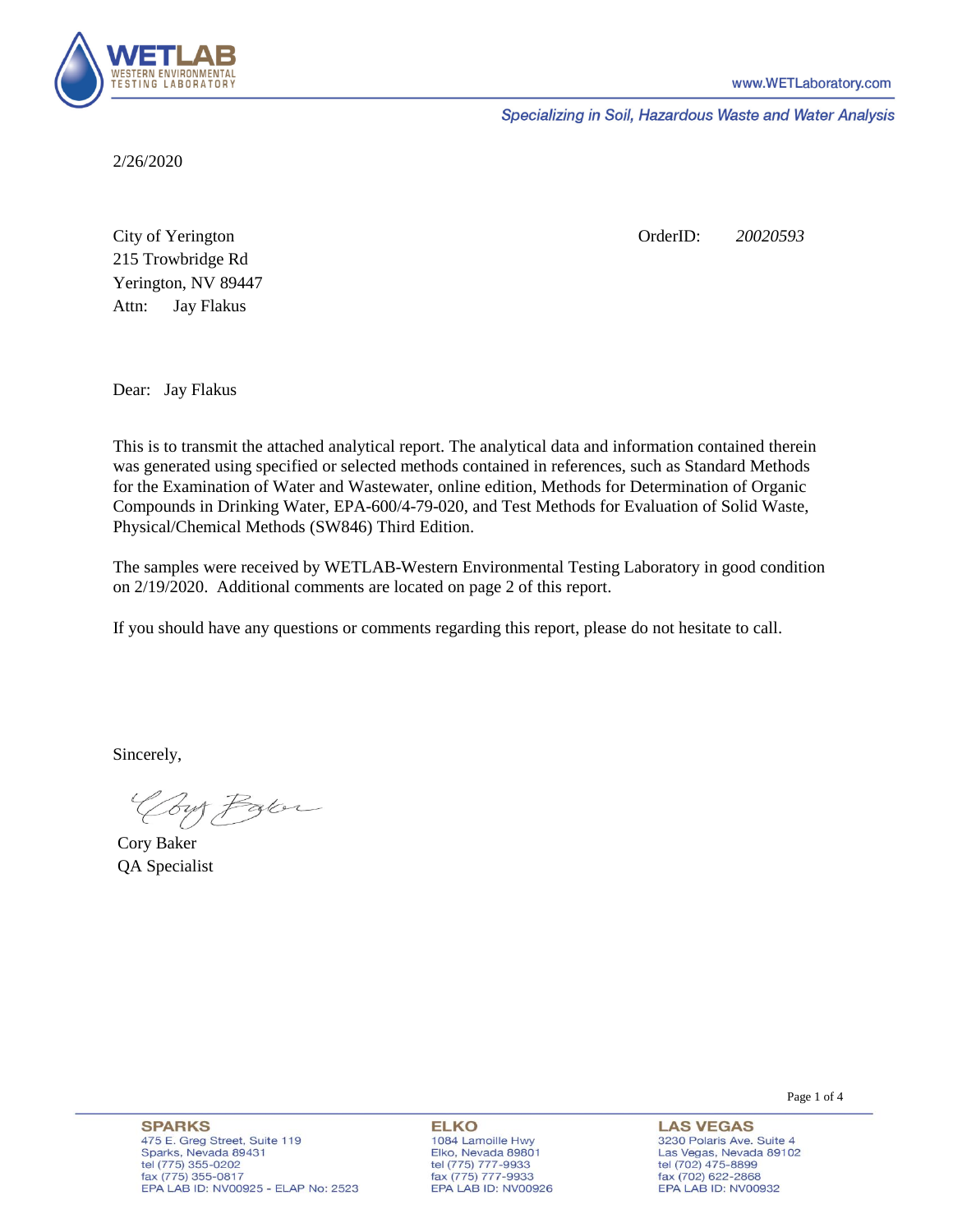## *City of Yerington - 20020593*

## **Specific Report Comments**

None

| <b>Report Legend</b>  |                |                                                                                                                                                                                                                           |
|-----------------------|----------------|---------------------------------------------------------------------------------------------------------------------------------------------------------------------------------------------------------------------------|
| B                     |                | Blank contamination; Analyte detected above the method reporting limit in an associated blank                                                                                                                             |
| D                     | ۰.             | Due to the sample matrix dilution was required in order to properly detect and report the analyte. The reporting limit has<br>been adjusted accordingly.                                                                  |
| <b>HT</b>             |                | Sample analyzed beyond the accepted holding time                                                                                                                                                                          |
| J                     | ۰.             | The reported value is between the laboratory method detection limit and the laboratory practical quantitation limit. The<br>reported result should be considered an estimate.                                             |
| K                     |                | The TPH Diesel Concentration reported here likely includes some heavier TPH Oil hydrocarbons reported in the TPH<br>Diesel range as per EPA 8015.                                                                         |
| L                     | ۰.             | The TPH Oil Concentration reported here likely includes some lighter TPH Diesel hydrocarbons reported in the TPH Oil<br>range as per EPA 8015.                                                                            |
| M                     | --             | The matrix spike/matrix spike duplicate (MS/MSD) values for the analysis of this parameter were outside acceptance<br>criteria due to probable matrix interference. The reported result should be considered an estimate. |
| N                     | ۰.             | There was insufficient sample available to perform a spike and/or duplicate on this analytical batch.                                                                                                                     |
| NC.                   |                | Not calculated due to matrix interference                                                                                                                                                                                 |
| QD                    | ۰.             | The sample duplicate or matrix spike duplicate analysis demonstrated sample imprecision. The reported result should be<br>considered an estimate.                                                                         |
| QL                    | ۰.             | The result for the laboratory control sample (LCS) was outside WETLAB acceptance criteria and reanalysis was not<br>possible. The reported data should be considered an estimate.                                         |
| S                     | $\overline{a}$ | Surrogate recovery was outside of laboratory acceptance limits due to matrix interference. The associated blank and LCS<br>surrogate recovery was within acceptance limits                                                |
| <b>SC</b>             | ۰.             | Spike recovery not calculated. Sample concentration $>4X$ the spike amount; therefore, the spike could not be adequately<br>recovered                                                                                     |
| U                     | ۰.             | The analyte was analyzed for, but was not detected above the level of the reported sample reporting/quantitation limit. The<br>reported result should be considered an estimate.                                          |
| Conoral I ah Commonte |                |                                                                                                                                                                                                                           |

**General Lab Comments**

Per method recommendation (section 4.4), Samples analyzed by methods EPA 300.0 and EPA 300.1 have been filtered prior to analysis.

The following is an interpretation of the results from EPA method 9223B:

A result of zero (0) indicates absence for both coliform and Escherichia coli meaning the water meets the microbiological requirements of the U.S. EPA Safe Drinking Water Act (SDWA). A result of one (1) for either test indicates presence and the water does not meet the SDWA requirements. Waters with positive tests should be disinfected by a certified water treatment operator and retested.

Per federal regulation the holding time for the following parameters in aqueous/water samples is 15 minutes: Residual Chlorine, pH, Dissolved Oxygen, Sulfite.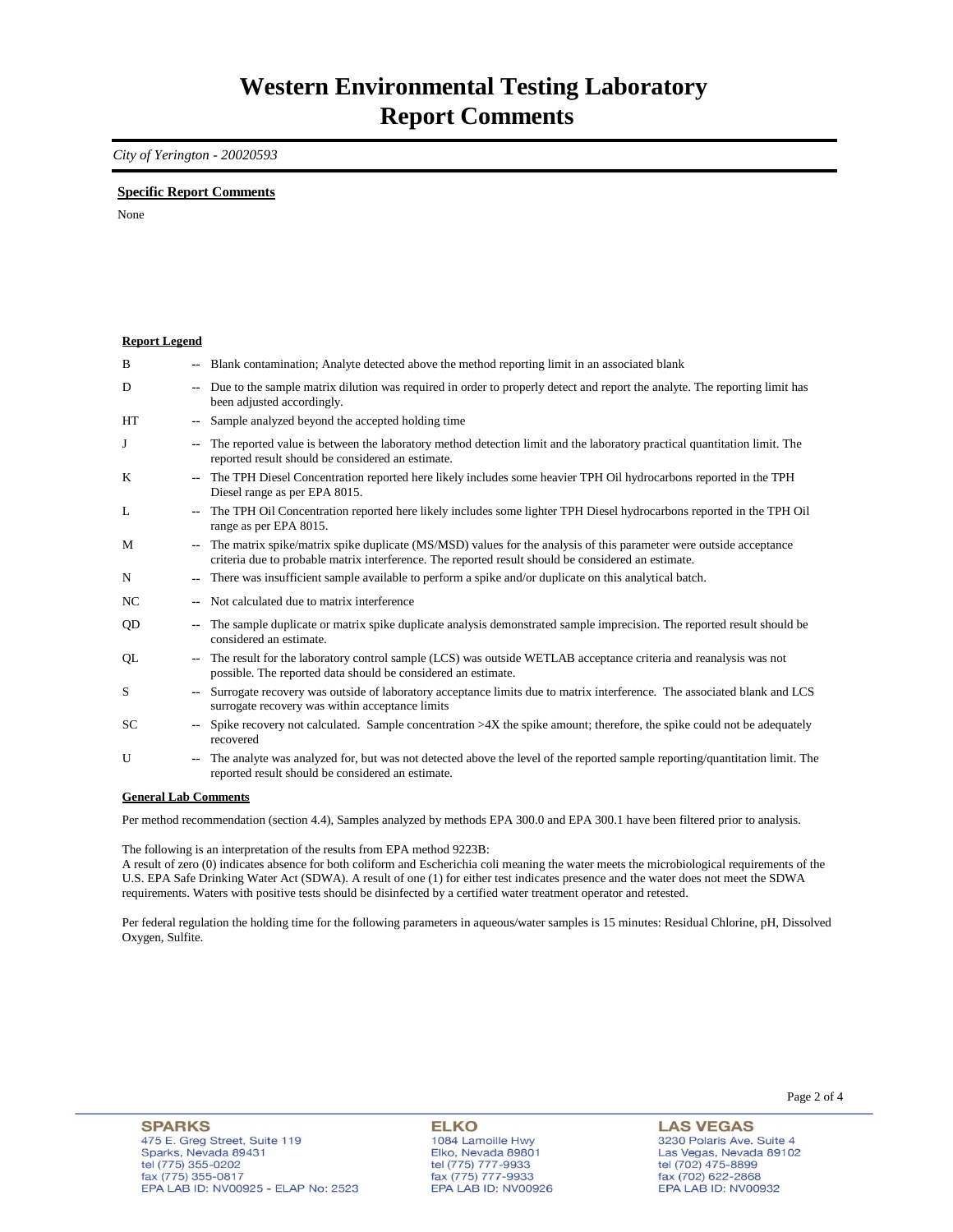## **Western Environmental Testing Laboratory Analytical Report**

| <b>City of Yerington</b>        |                                                  |                |              |                                                                                                                                                                                                                                                                                                                                                                                                                                                                                                                                                                                                                                                                                                                                                                                 |  |           |            |      |         |  |  |  |  |  |  |
|---------------------------------|--------------------------------------------------|----------------|--------------|---------------------------------------------------------------------------------------------------------------------------------------------------------------------------------------------------------------------------------------------------------------------------------------------------------------------------------------------------------------------------------------------------------------------------------------------------------------------------------------------------------------------------------------------------------------------------------------------------------------------------------------------------------------------------------------------------------------------------------------------------------------------------------|--|-----------|------------|------|---------|--|--|--|--|--|--|
| 215 Trowbridge Rd               |                                                  |                |              |                                                                                                                                                                                                                                                                                                                                                                                                                                                                                                                                                                                                                                                                                                                                                                                 |  | OrderID:  |            |      |         |  |  |  |  |  |  |
| Yerington, NV 89447             |                                                  |                |              |                                                                                                                                                                                                                                                                                                                                                                                                                                                                                                                                                                                                                                                                                                                                                                                 |  |           |            |      |         |  |  |  |  |  |  |
| Attn: Jay Flakus                |                                                  |                |              |                                                                                                                                                                                                                                                                                                                                                                                                                                                                                                                                                                                                                                                                                                                                                                                 |  |           |            |      |         |  |  |  |  |  |  |
| <b>Phone:</b> (775) 302-1155    | <b>NoFax</b><br><b>Fax:</b>                      |                |              |                                                                                                                                                                                                                                                                                                                                                                                                                                                                                                                                                                                                                                                                                                                                                                                 |  |           |            |      |         |  |  |  |  |  |  |
| <b>PO\Project:</b>              | OPEN / City of Yerington $N\frac{V}{LY}$ -0255-C |                |              |                                                                                                                                                                                                                                                                                                                                                                                                                                                                                                                                                                                                                                                                                                                                                                                 |  |           |            |      |         |  |  |  |  |  |  |
| <b>Customer Sample ID:</b>      | 422 Silver Star Ct.                              |                |              |                                                                                                                                                                                                                                                                                                                                                                                                                                                                                                                                                                                                                                                                                                                                                                                 |  |           |            |      |         |  |  |  |  |  |  |
|                                 |                                                  |                |              |                                                                                                                                                                                                                                                                                                                                                                                                                                                                                                                                                                                                                                                                                                                                                                                 |  |           |            |      |         |  |  |  |  |  |  |
| <b>WETLAB Sample ID:</b>        | 20020593-001                                     |                |              | <b>Date Printed:</b><br>2/26/2020<br>20020593<br><b>Collect Date/Time:</b> 2/19/2020 12:07<br><b>Receive Date:</b> 2/19/2020 15:17<br>Pass/Fail LabID<br>DF<br>RL<br><b>DW MCL</b><br><b>Analyzed</b><br>$0/100$ mL<br>2/19/2020<br>Pass<br>NV00925<br>$\mathbf{1}$<br>2/19/2020<br>$0/100$ mL<br>1<br>Pass<br>NV00925<br>Collect Date/Time: 2/19/2020 11:57<br><b>Receive Date:</b> 2/19/2020 15:17<br>DF<br>RL<br><b>DW MCL</b><br>Pass/Fail LabID<br>Analyzed<br>2/19/2020<br>$0/100$ mL<br>Pass<br>NV00925<br>-1<br>2/19/2020<br>$0/100$ mL<br>Pass<br>NV00925<br>1<br><b>Collect Date/Time:</b> 2/19/2020 12:30<br>Receive Date: 2/19/2020 15:17<br>DF<br>RL<br>Analyzed<br><b>DW MCL</b><br>Pass/Fail LabID<br>$0/100$ mL<br>2/19/2020<br>Pass<br>NV00925<br>$\mathbf{1}$ |  |           |            |      |         |  |  |  |  |  |  |
| Analyte                         | <b>Method</b>                                    | <b>Results</b> | <b>Units</b> |                                                                                                                                                                                                                                                                                                                                                                                                                                                                                                                                                                                                                                                                                                                                                                                 |  |           |            |      |         |  |  |  |  |  |  |
| <b>Microbiological Analyses</b> |                                                  |                |              |                                                                                                                                                                                                                                                                                                                                                                                                                                                                                                                                                                                                                                                                                                                                                                                 |  |           |            |      |         |  |  |  |  |  |  |
| <b>Total Coliform</b>           | SM 9223B (IDEXX 0                                |                | $/100$ mL    |                                                                                                                                                                                                                                                                                                                                                                                                                                                                                                                                                                                                                                                                                                                                                                                 |  |           |            |      |         |  |  |  |  |  |  |
| Escherichia Coli                | SM 9223B (IDEXX 0                                |                | $/100$ mL    |                                                                                                                                                                                                                                                                                                                                                                                                                                                                                                                                                                                                                                                                                                                                                                                 |  |           |            |      |         |  |  |  |  |  |  |
| <b>Customer Sample ID:</b>      | 102 S. Main St.                                  |                |              |                                                                                                                                                                                                                                                                                                                                                                                                                                                                                                                                                                                                                                                                                                                                                                                 |  |           |            |      |         |  |  |  |  |  |  |
| <b>WETLAB Sample ID:</b>        | 20020593-002                                     |                |              |                                                                                                                                                                                                                                                                                                                                                                                                                                                                                                                                                                                                                                                                                                                                                                                 |  |           |            |      |         |  |  |  |  |  |  |
| Analyte                         | <b>Method</b>                                    | <b>Results</b> | Units        |                                                                                                                                                                                                                                                                                                                                                                                                                                                                                                                                                                                                                                                                                                                                                                                 |  |           |            |      |         |  |  |  |  |  |  |
| <b>Microbiological Analyses</b> |                                                  |                |              |                                                                                                                                                                                                                                                                                                                                                                                                                                                                                                                                                                                                                                                                                                                                                                                 |  |           |            |      |         |  |  |  |  |  |  |
| <b>Total Coliform</b>           | SM 9223B (IDEXX 0                                |                | $/100$ mL    |                                                                                                                                                                                                                                                                                                                                                                                                                                                                                                                                                                                                                                                                                                                                                                                 |  |           |            |      |         |  |  |  |  |  |  |
| Escherichia Coli                | SM 9223B (IDEXX 0                                |                | $/100$ mL    |                                                                                                                                                                                                                                                                                                                                                                                                                                                                                                                                                                                                                                                                                                                                                                                 |  |           |            |      |         |  |  |  |  |  |  |
| <b>Customer Sample ID:</b>      | 35 Whiteface Ln.                                 |                |              |                                                                                                                                                                                                                                                                                                                                                                                                                                                                                                                                                                                                                                                                                                                                                                                 |  |           |            |      |         |  |  |  |  |  |  |
| <b>WETLAB Sample ID:</b>        | 20020593-003                                     |                |              |                                                                                                                                                                                                                                                                                                                                                                                                                                                                                                                                                                                                                                                                                                                                                                                 |  |           |            |      |         |  |  |  |  |  |  |
| Analyte                         | <b>Method</b>                                    | <b>Results</b> | Units        |                                                                                                                                                                                                                                                                                                                                                                                                                                                                                                                                                                                                                                                                                                                                                                                 |  |           |            |      |         |  |  |  |  |  |  |
| <b>Microbiological Analyses</b> |                                                  |                |              |                                                                                                                                                                                                                                                                                                                                                                                                                                                                                                                                                                                                                                                                                                                                                                                 |  |           |            |      |         |  |  |  |  |  |  |
| <b>Total Coliform</b>           | SM 9223B (IDEXX 0                                |                | $/100$ mL    |                                                                                                                                                                                                                                                                                                                                                                                                                                                                                                                                                                                                                                                                                                                                                                                 |  |           |            |      |         |  |  |  |  |  |  |
| Escherichia Coli                | SM 9223B (IDEXX 0                                |                | $/100$ mL    | $\mathbf{1}$                                                                                                                                                                                                                                                                                                                                                                                                                                                                                                                                                                                                                                                                                                                                                                    |  | 2/19/2020 | $0/100$ mL | Pass | NV00925 |  |  |  |  |  |  |

*DF=Dilution Factor, RL = Reporting Limit (minimum 3X the MDL), ND = Not Detected <RL or <MDL (if listed)* Page 3 of 4

**SPARKS** 475 E. Greg Street, Suite 119 Sparks, Nevada 89431<br>tel (775) 355-0202<br>fax (775) 355-0817 EPA LAB ID: NV00925 - ELAP No: 2523

**ELKO** 1084 Lamoille Hwy 1064 Lambile Hwy<br>Elko, Nevada 89801<br>tel (775) 777-9933<br>fax (775) 777-9933<br>EPA LAB ID: NV00926

**LAS VEGAS** 3230 Polaris Ave. Suite 4 Las Vegas, Nevada 89102<br>tel (702) 475-8899<br>fax (702) 622-2868<br>EPA LAB ID: NV00932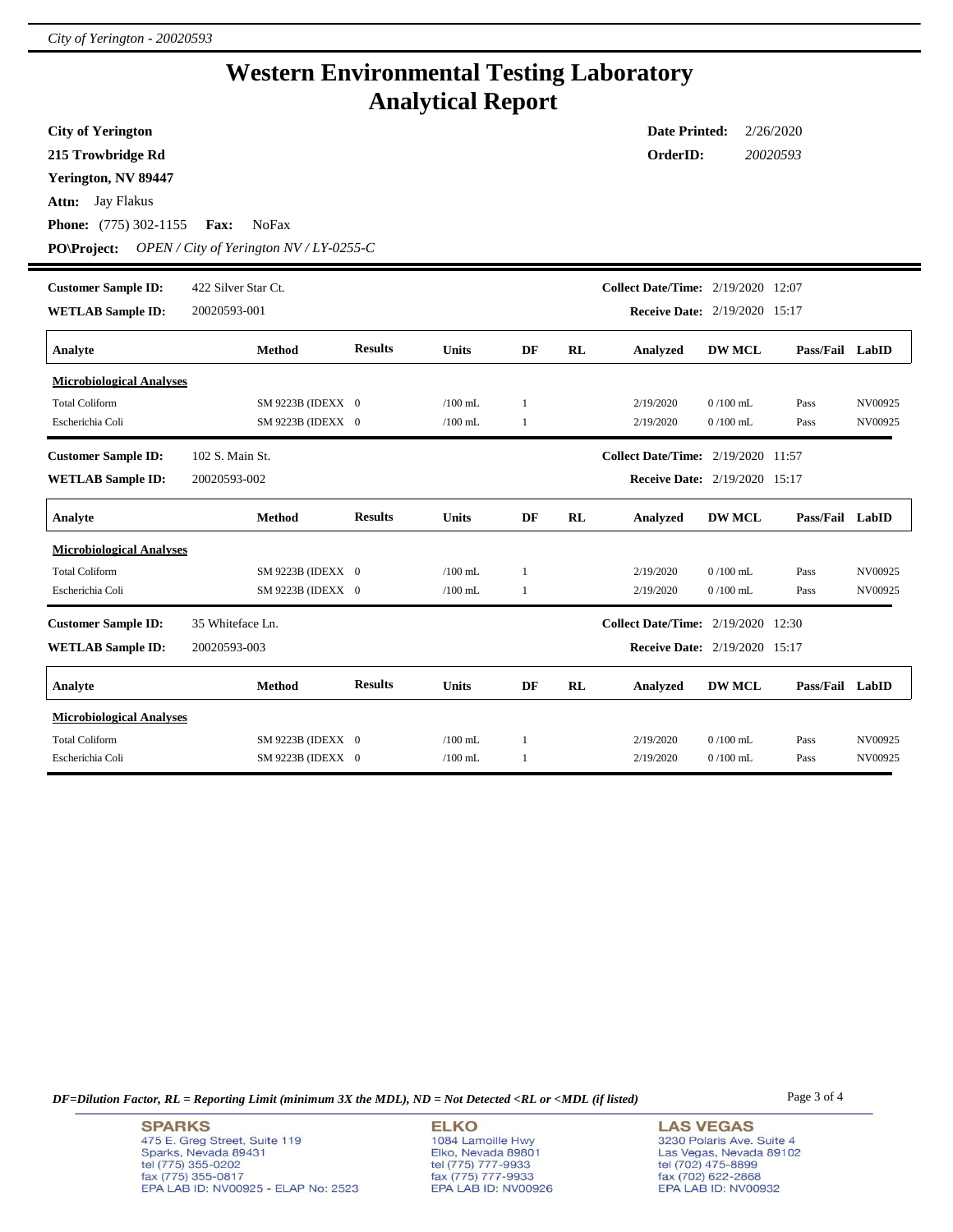## **Western Environmental Testing Laboratory QC Report**

| <b>OCBatchID</b> | <b>OCTvpe</b> | Parameter             | Method<br><b>Result</b> |  | Actual | $%$ Rec | <b>Units</b> |  |  |
|------------------|---------------|-----------------------|-------------------------|--|--------|---------|--------------|--|--|
| QC20020840       | Blank 1       | <b>Total Coliform</b> | <b>SM 9223B (IDEX)</b>  |  |        |         | $/100$ mL    |  |  |
|                  |               | Escherichia Coli      | <b>SM 9223B (IDEX)</b>  |  |        |         | $/100$ mL    |  |  |

*DF=Dilution Factor, RL = Reporting Limit (minimum 3X the MDL), ND = Not Detected <RL or <MDL (if listed)* Page 4 of 4

**SPARKS** 475 E. Greg Street, Suite 119 Sparks, Nevada 89431<br>tel (775) 355-0202<br>fax (775) 355-0817 EPA LAB ID: NV00925 - ELAP No: 2523

**ELKO** 1084 Lamoille Hwy Polyton, Nevada 89801<br>tel (775) 777-9933<br>fax (775) 777-9933<br>EPA LAB ID: NV00926

**LAS VEGAS** 3230 Polaris Ave. Suite 4 Las Vegas, Nevada 89102<br>tel (702) 475-8899<br>fax (702) 622-2868<br>EPA LAB ID: NV00932